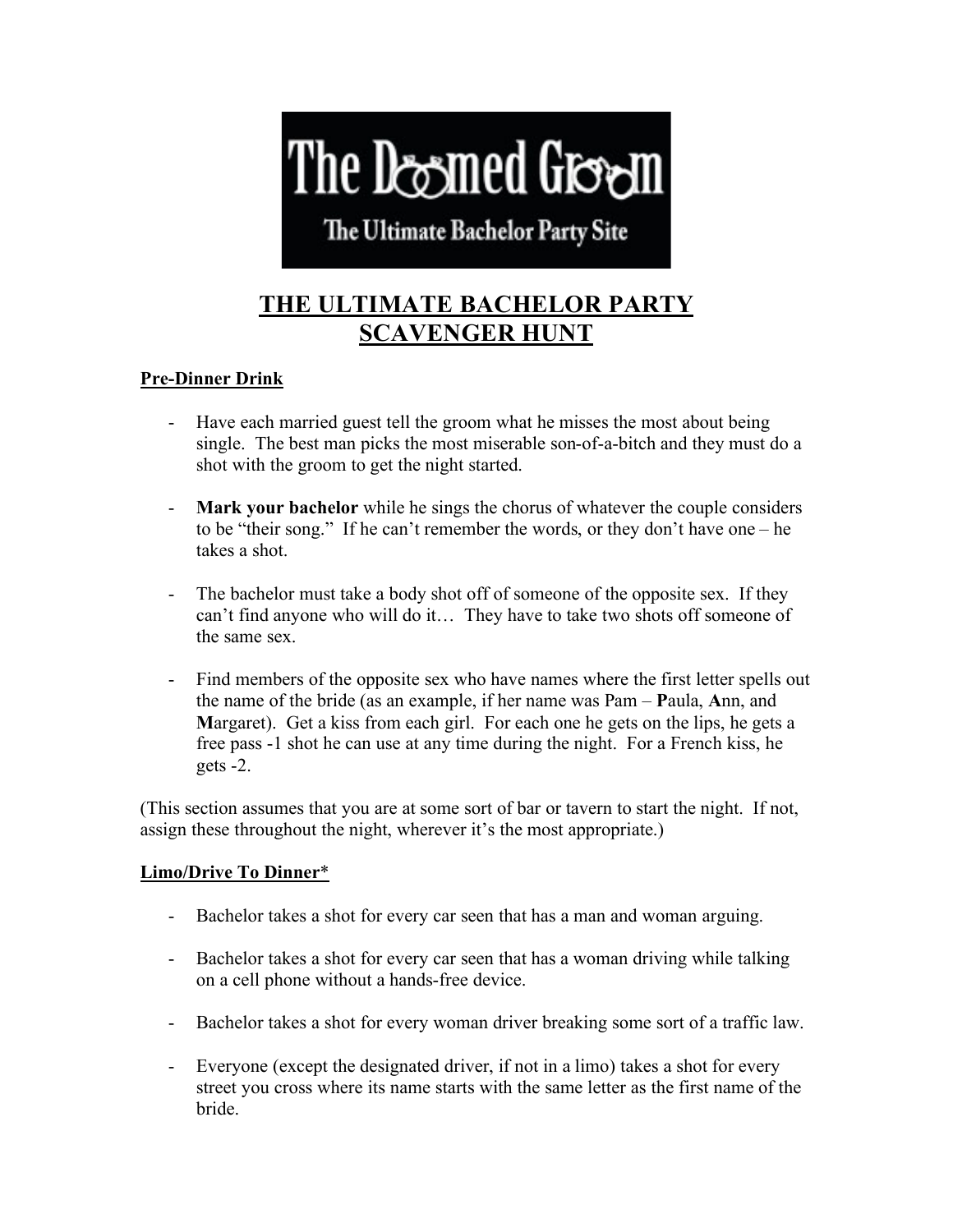#### **Dinner**

- Have the groom empty his wallet of any money. Tell him that this is to prepare him for what having a wife will be like. (*Editors note: This also ensures that the bachelor will not spend any of his own money. Tell him that it will be returned at the end of the night -- as long as he accomplishes all of these tasks.*)
- Check the wallet for pictures of his future bride. Take a shot for every picture of her. Take two shots for every picture of a girl who is not his wife (or a relative – let's not be too trailer park, here.) If there aren't any – take three.
- Have your bachelor order his favorite "manly" appetizer (i.e.: buffalo wings, potato skins, etc.). Give him two minutes to eat as many as he can. As he gorges on them, tell him how this symbolizes what it will be like to sneak these types of foods from his future wife, who will be more worried about his cholesterol than for his happiness. For every piece left, he must do one shot.
- Get a kiss/hug from the cutest waitress. If it's a hug, -1 shot for the night. If it's a kiss on the cheek, -2 shots. If it's on the lips, -3 shots. If denied – take one shot just for being hopeless.

#### **Limo/Drive To Strip Club**\*

- Bachelor takes a shot for every woman driver seen that's been pulled over by a cop.
- Bachelor takes a shot for every woman driver that is driving the same make and color of car as the bride's.
- Bachelor takes a shot for every woman driver in a stalled car on the side of the road.
- Everyone (except the designated driver, if not in a limo) takes a shot for every street you cross where its name starts with the same letter as the bride's future last name. (Hint: It's probably the groom's, but not always.)

#### **Strip Club**

- The bachelor's job is to get a thong collection from the girls. Start off by giving him \$50. He can do it either by begging, negotiation, or outright purchase – but he can't go over the \$50. Take score before you leave. If he gets 10-15 (or more), he gets -1 shot. If he gets 6-10, he gets a free pass. If he only gets 1-5, he takes 1 shot. As a bonus – if she takes it off right in front of him, the bachelor gets -1 shots for each one.